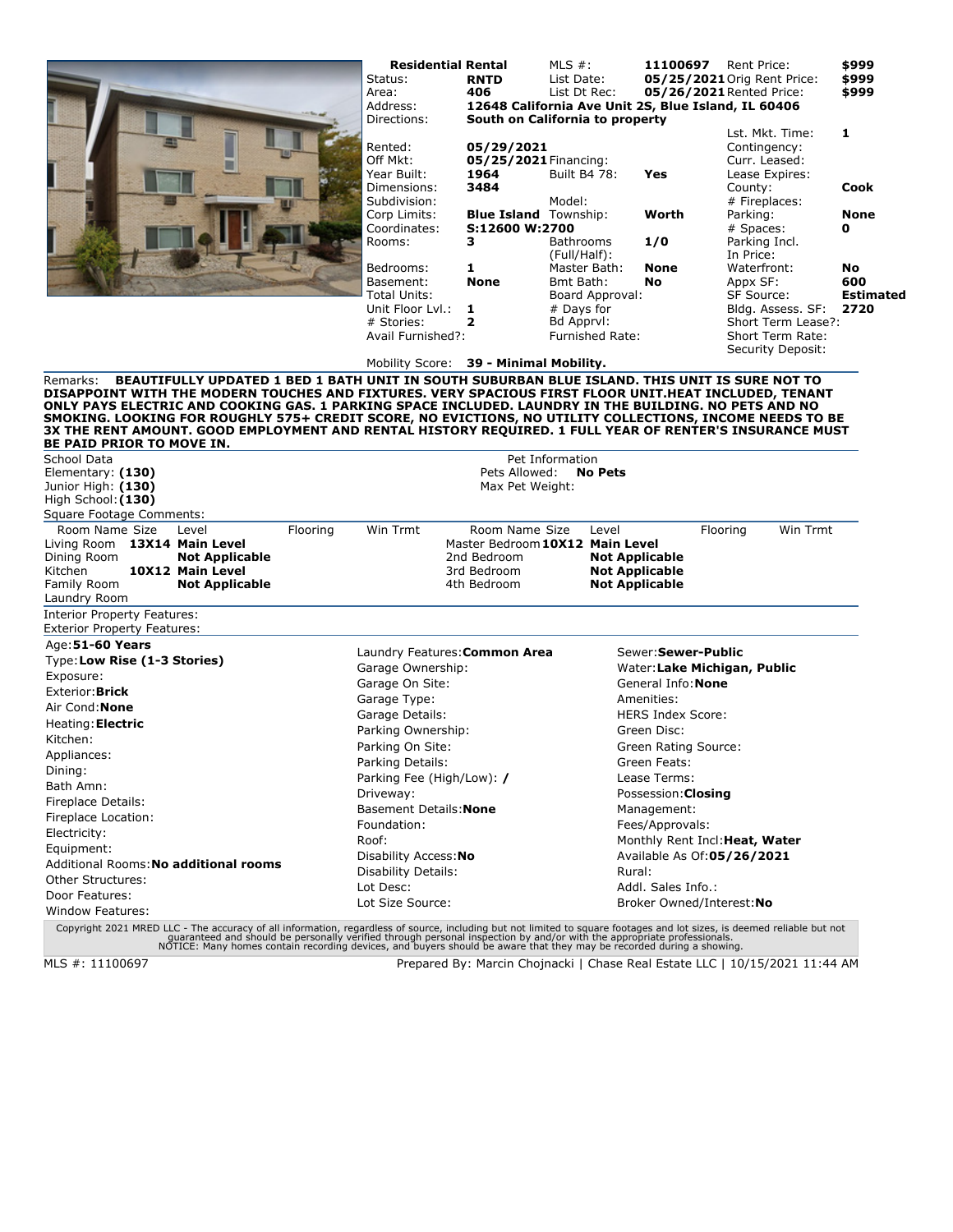## MLS#: **11100697 Residential Rental 12648 California AVE Unit #: 2S Blue Island IL 60406**



Copyright 2021 - MRED LLC Prepared By: Marcin Chojnacki | Chase Real Estate LLC | 10/15/2021 11:44 AM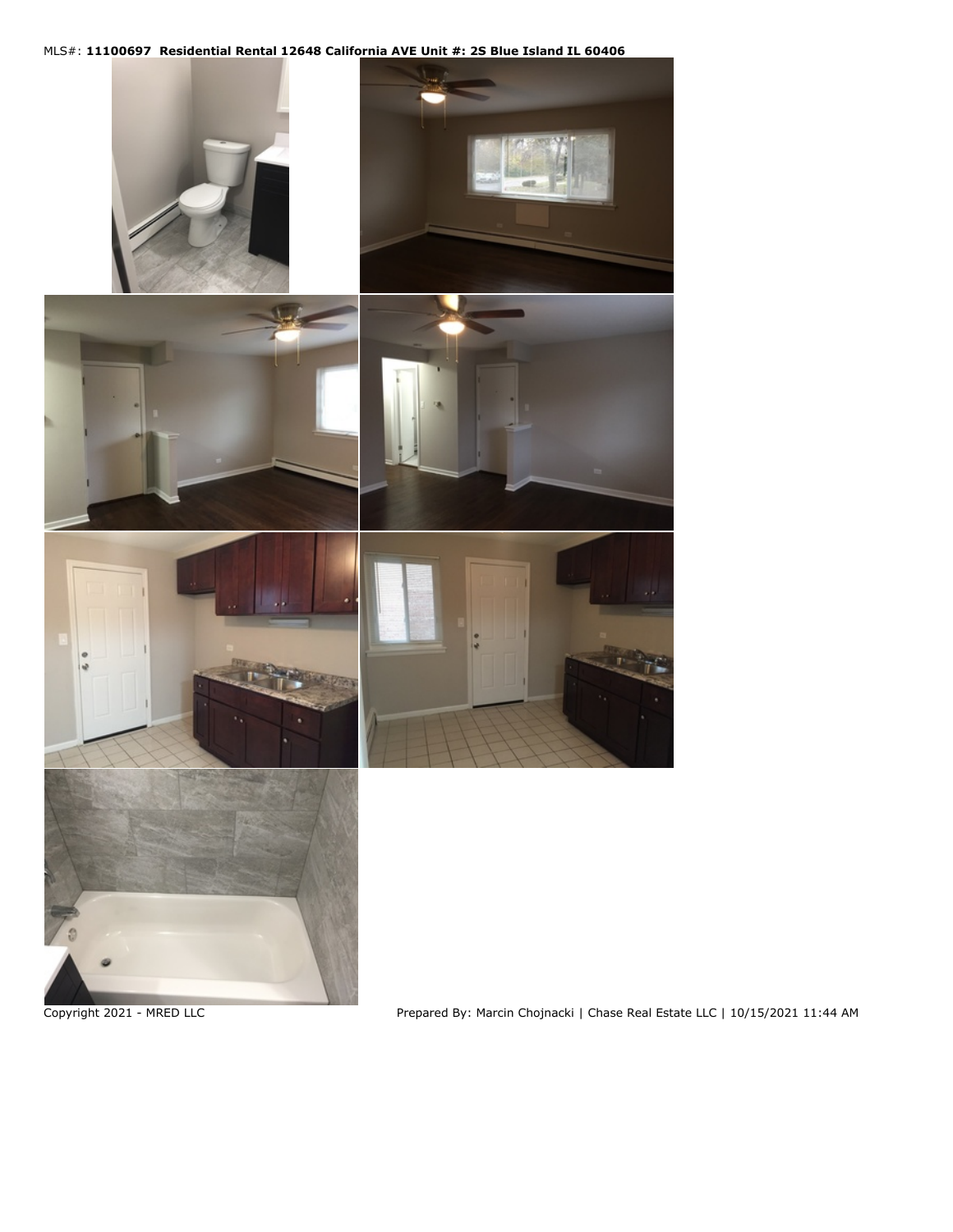|                                                                                                                                                                                                                                                                                                                                                                                                                                                                           | <b>Residential Rental</b><br>Status:<br>Area:<br>Address:<br>Directions: | <b>RNTD</b><br>406                          | MLS $#$ :<br>List Date:<br>List Dt Rec:<br>2800 Burr Oak Ave Unit 1E, Blue Island, IL 60406<br>South on California to property | 11140406                       | Rent Price:<br>06/30/2021 Orig Rent Price:<br>06/30/2021 Rented Price: | \$999<br>\$999<br>\$999     |
|---------------------------------------------------------------------------------------------------------------------------------------------------------------------------------------------------------------------------------------------------------------------------------------------------------------------------------------------------------------------------------------------------------------------------------------------------------------------------|--------------------------------------------------------------------------|---------------------------------------------|--------------------------------------------------------------------------------------------------------------------------------|--------------------------------|------------------------------------------------------------------------|-----------------------------|
|                                                                                                                                                                                                                                                                                                                                                                                                                                                                           | Rented:<br>Off Mkt:<br>Year Built:                                       | 06/30/2021<br>06/30/2021 Financing:<br>1964 | Built B4 78:                                                                                                                   | Yes                            | Lst. Mkt. Time:<br>Contingency:<br>Curr. Leased:<br>Lease Expires:     | 1                           |
|                                                                                                                                                                                                                                                                                                                                                                                                                                                                           | Dimensions:<br>Subdivision:                                              | 3484                                        | Model:                                                                                                                         |                                | County:<br># Fireplaces:                                               | Cook                        |
|                                                                                                                                                                                                                                                                                                                                                                                                                                                                           | Corp Limits:                                                             | <b>Blue Island</b> Township:                |                                                                                                                                | Worth                          | Parking:                                                               | <b>Exterior</b><br>Space(s) |
|                                                                                                                                                                                                                                                                                                                                                                                                                                                                           | Coordinates:<br>Rooms:                                                   | S:12600 W:2700<br>3                         | Bathrooms<br>(Full/Half):                                                                                                      | 1/0                            | # Spaces:<br>Parking Incl.<br>In Price:                                | Ext:1<br>Y                  |
|                                                                                                                                                                                                                                                                                                                                                                                                                                                                           | Bedrooms:<br>Basement:                                                   | 1<br><b>None</b>                            | Master Bath:<br>Bmt Bath:                                                                                                      | None                           | Waterfront:<br>Appx SF:                                                | No<br>600                   |
|                                                                                                                                                                                                                                                                                                                                                                                                                                                                           | Total Units:                                                             | 4                                           | Board Approval:                                                                                                                |                                | <b>SF Source:</b>                                                      | <b>Estimated</b>            |
|                                                                                                                                                                                                                                                                                                                                                                                                                                                                           | Unit Floor Lyl.:                                                         | 1                                           | # Days for                                                                                                                     |                                | Bldg. Assess. SF:                                                      | 3998                        |
|                                                                                                                                                                                                                                                                                                                                                                                                                                                                           | # Stories:                                                               | $\overline{2}$                              | Bd Apprvl:                                                                                                                     |                                | Short Term Lease?:                                                     |                             |
|                                                                                                                                                                                                                                                                                                                                                                                                                                                                           | Avail Furnished?:                                                        |                                             | <b>Furnished Rate:</b>                                                                                                         |                                | Short Term Rate:                                                       |                             |
|                                                                                                                                                                                                                                                                                                                                                                                                                                                                           | Mobility Score: 39 - Minimal Mobility.                                   |                                             |                                                                                                                                |                                | Security Deposit:                                                      | 999                         |
| DISAPPOINT WITH THE MODERN TOUCHES AND FIXTURES. VERY SPACIOUS FIRST FLOOR UNIT.HEAT INCLUDED, TENANT<br>ONLY PAYS ELECTRIC AND COOKING GAS. 1 PARKING SPACE INCLUDED. LAUNDRY IN THE BUILDING. NO PETS AND NO<br>SMOKING. LOOKING FOR ROUGHLY 575+ CREDIT SCORE, NO EVICTIONS, NO UTILITY COLLECTIONS, INCOME NEEDS TO BE<br>3X THE RENT AMOUNT. GOOD EMPLOYMENT AND RENTAL HISTORY REQUIRED. 1 FULL YEAR OF RENTER'S INSURANCE MUST<br><b>BE PAID PRIOR TO MOVE IN.</b> |                                                                          |                                             |                                                                                                                                |                                |                                                                        |                             |
| School Data                                                                                                                                                                                                                                                                                                                                                                                                                                                               |                                                                          |                                             | Pet Information                                                                                                                |                                |                                                                        |                             |
| Elementary: (130)<br>Junior High: (130)<br>High School: (130)<br>Square Footage Comments:                                                                                                                                                                                                                                                                                                                                                                                 |                                                                          | Pets Allowed:<br>Max Pet Weight:            | <b>No Pets</b>                                                                                                                 |                                |                                                                        |                             |
| Room Name Size<br>Flooring<br>Level                                                                                                                                                                                                                                                                                                                                                                                                                                       | Win Trmt                                                                 | Room Name Size                              | Level                                                                                                                          |                                | Win Trmt<br>Flooring                                                   |                             |
| Living Room 13X14 Main Level                                                                                                                                                                                                                                                                                                                                                                                                                                              |                                                                          |                                             | Master Bedroom 10X12 Main Level                                                                                                |                                |                                                                        |                             |
| Dining Room<br><b>Not Applicable</b>                                                                                                                                                                                                                                                                                                                                                                                                                                      |                                                                          | 2nd Bedroom                                 |                                                                                                                                | <b>Not Applicable</b>          |                                                                        |                             |
| 10X12 Main Level<br>Kitchen                                                                                                                                                                                                                                                                                                                                                                                                                                               |                                                                          | 3rd Bedroom                                 | <b>Not Applicable</b>                                                                                                          |                                |                                                                        |                             |
| Family Room<br><b>Not Applicable</b>                                                                                                                                                                                                                                                                                                                                                                                                                                      |                                                                          | 4th Bedroom                                 | <b>Not Applicable</b>                                                                                                          |                                |                                                                        |                             |
| Laundry Room<br>Interior Property Features:<br><b>Exterior Property Features:</b>                                                                                                                                                                                                                                                                                                                                                                                         |                                                                          |                                             |                                                                                                                                |                                |                                                                        |                             |
| Age: 51-60 Years                                                                                                                                                                                                                                                                                                                                                                                                                                                          | Laundry Features: Common Area                                            |                                             |                                                                                                                                | Sewer: Sewer-Public            |                                                                        |                             |
| Type: Low Rise (1-3 Stories)                                                                                                                                                                                                                                                                                                                                                                                                                                              | Garage Ownership:                                                        |                                             |                                                                                                                                | Water: Lake Michigan, Public   |                                                                        |                             |
| Exposure:                                                                                                                                                                                                                                                                                                                                                                                                                                                                 | Garage On Site:                                                          |                                             |                                                                                                                                | General Info: None             |                                                                        |                             |
| Exterior: Brick                                                                                                                                                                                                                                                                                                                                                                                                                                                           | Garage Type:                                                             |                                             |                                                                                                                                | Amenities:                     |                                                                        |                             |
| Air Cond: <b>None</b>                                                                                                                                                                                                                                                                                                                                                                                                                                                     | Garage Details:                                                          |                                             |                                                                                                                                | <b>HERS Index Score:</b>       |                                                                        |                             |
| Heating: Electric                                                                                                                                                                                                                                                                                                                                                                                                                                                         | Parking Ownership:                                                       |                                             |                                                                                                                                | Green Disc:                    |                                                                        |                             |
| Kitchen:                                                                                                                                                                                                                                                                                                                                                                                                                                                                  | Parking On Site: Yes                                                     |                                             |                                                                                                                                | Green Rating Source:           |                                                                        |                             |
| Appliances:                                                                                                                                                                                                                                                                                                                                                                                                                                                               | Parking Details:                                                         |                                             |                                                                                                                                | Green Feats:                   |                                                                        |                             |
| Dining:                                                                                                                                                                                                                                                                                                                                                                                                                                                                   | Parking Fee (High/Low): /                                                |                                             |                                                                                                                                | Lease Terms:                   |                                                                        |                             |
| Bath Amn:                                                                                                                                                                                                                                                                                                                                                                                                                                                                 | Driveway:                                                                |                                             |                                                                                                                                | Possession: Closing            |                                                                        |                             |
| Fireplace Details:                                                                                                                                                                                                                                                                                                                                                                                                                                                        | Basement Details: None                                                   |                                             |                                                                                                                                | Management:                    |                                                                        |                             |
| Fireplace Location:                                                                                                                                                                                                                                                                                                                                                                                                                                                       | Foundation:                                                              |                                             |                                                                                                                                | Fees/Approvals: Credit Report  |                                                                        |                             |
| Electricity:                                                                                                                                                                                                                                                                                                                                                                                                                                                              | Roof:                                                                    |                                             |                                                                                                                                | Monthly Rent Incl: Heat, Water |                                                                        |                             |
| Equipment:<br>Additional Rooms: <b>No additional rooms</b>                                                                                                                                                                                                                                                                                                                                                                                                                | Disability Access: No                                                    |                                             |                                                                                                                                | Available As Of:06/15/2021     |                                                                        |                             |
| Other Structures:                                                                                                                                                                                                                                                                                                                                                                                                                                                         | Disability Details:                                                      |                                             | Rural:                                                                                                                         |                                |                                                                        |                             |
| Door Features:                                                                                                                                                                                                                                                                                                                                                                                                                                                            | Lot Desc:                                                                |                                             |                                                                                                                                | Addl. Sales Info.:             |                                                                        |                             |
| Window Features:                                                                                                                                                                                                                                                                                                                                                                                                                                                          | Lot Size Source:                                                         |                                             |                                                                                                                                | Broker Owned/Interest: No      |                                                                        |                             |
| Copyright 2021 MRED LLC - The accuracy of all information, regardless of source, including but not limited to square footages and lot sizes, is deemed reliable but not<br>quaranteed and should be personally verified through p                                                                                                                                                                                                                                         |                                                                          |                                             |                                                                                                                                |                                |                                                                        |                             |

MLS #: 11140406 Prepared By: Marcin Chojnacki | Chase Real Estate LLC | 10/15/2021 11:44 AM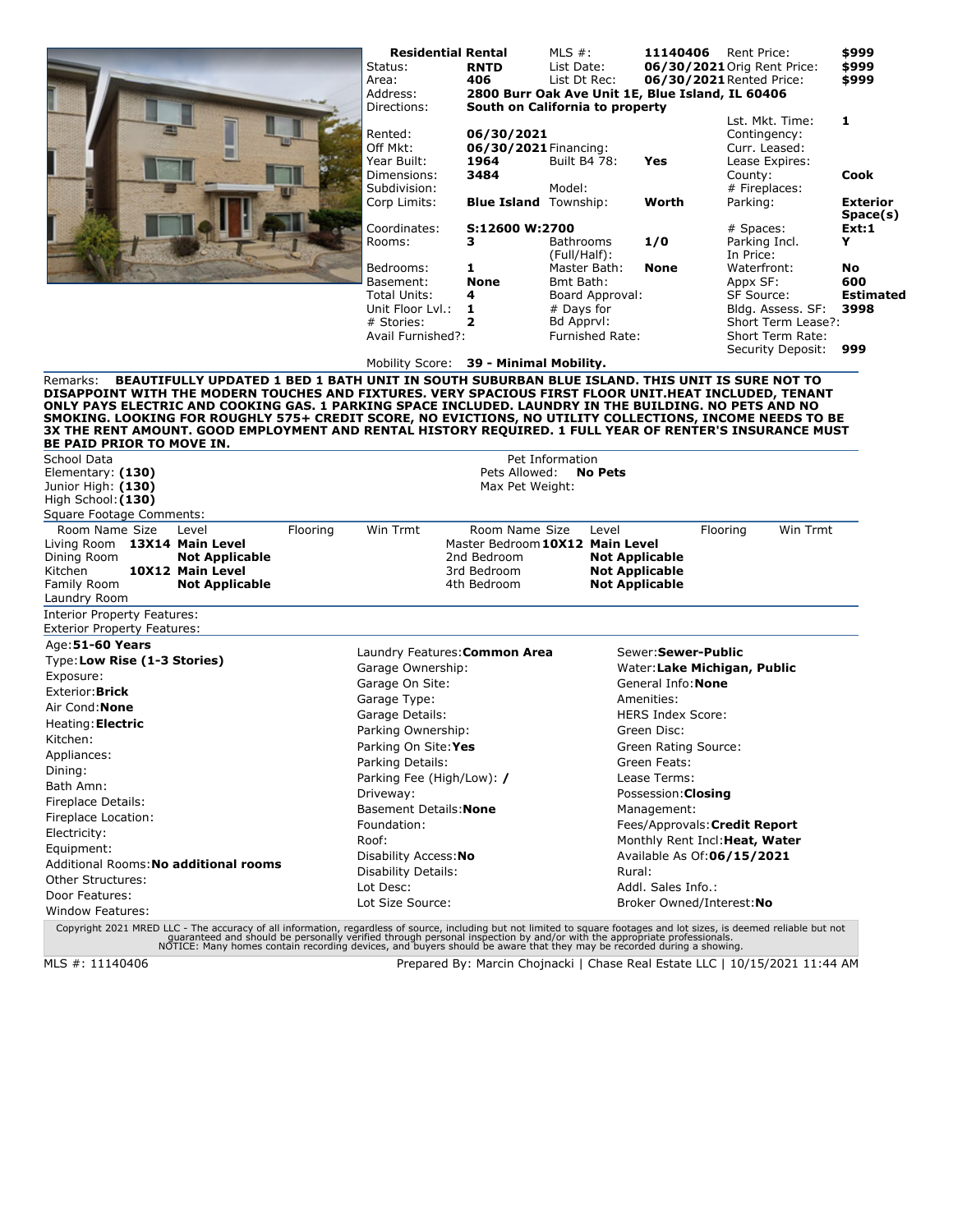## MLS#: **11140406 Residential Rental 2800 Burr Oak AVE Unit #: 1E Blue Island IL 60406**

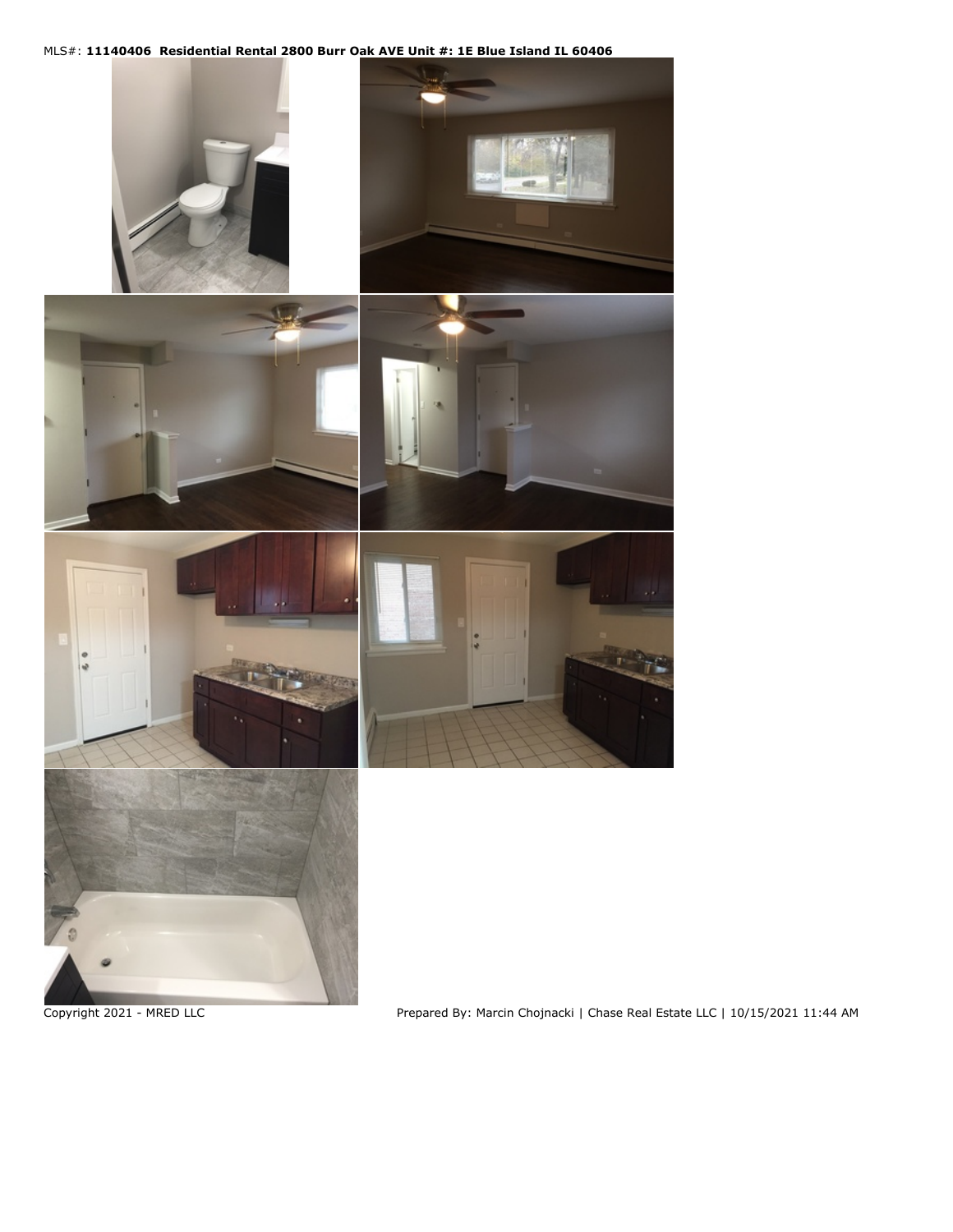|                                                                                                                                                                                                                                                                                                                                                                                                                                               | <b>Residential Rental</b><br>Status:<br>Area:<br>Address:<br>Directions:<br>Rented:<br>Off Mkt:<br>Year Built:                                                                                                                                                                      | <b>RNTD</b><br>406<br>03/19/2021<br>03/19/2021 Financing:<br>1974 | MLS $#$ :<br>List Date:<br>List Dt Rec:<br>1822 Vermont St Unit 1S, Blue Island, IL 60406<br>127th to Western South to Vermont East to Property<br>Built B4 78:                                                     | 11018640<br>Yes                                                                                 | Rent Price:<br>03/11/2021 Orig Rent Price:<br>03/11/2021 Rented Price:<br>Lst. Mkt. Time:<br>Contingency:<br>Curr. Leased:<br>Lease Expires: | \$1,100<br>\$1,100<br>\$1,100<br>6 |
|-----------------------------------------------------------------------------------------------------------------------------------------------------------------------------------------------------------------------------------------------------------------------------------------------------------------------------------------------------------------------------------------------------------------------------------------------|-------------------------------------------------------------------------------------------------------------------------------------------------------------------------------------------------------------------------------------------------------------------------------------|-------------------------------------------------------------------|---------------------------------------------------------------------------------------------------------------------------------------------------------------------------------------------------------------------|-------------------------------------------------------------------------------------------------|----------------------------------------------------------------------------------------------------------------------------------------------|------------------------------------|
|                                                                                                                                                                                                                                                                                                                                                                                                                                               | Dimensions:<br>Subdivision:                                                                                                                                                                                                                                                         | 138X106                                                           | Model:                                                                                                                                                                                                              |                                                                                                 | County:<br># Fireplaces:                                                                                                                     | <b>Cook</b>                        |
|                                                                                                                                                                                                                                                                                                                                                                                                                                               | Corp Limits:                                                                                                                                                                                                                                                                        | <b>Blue Island</b> Township:                                      |                                                                                                                                                                                                                     | Calumet                                                                                         | Parking:                                                                                                                                     | <b>Exterior</b><br>Space(s)        |
|                                                                                                                                                                                                                                                                                                                                                                                                                                               | Coordinates:<br>Rooms:                                                                                                                                                                                                                                                              | 4                                                                 | <b>Bathrooms</b><br>(Full/Half):                                                                                                                                                                                    | 1/0                                                                                             | # Spaces:<br>Parking Incl.<br>In Price:                                                                                                      | Ext:1                              |
| Video                                                                                                                                                                                                                                                                                                                                                                                                                                         | Bedrooms:<br>Basement:<br><b>Total Units:</b><br>Unit Floor Lyl.:<br># Stories:<br>Avail Furnished?:                                                                                                                                                                                | 2<br><b>None</b><br>1<br>з                                        | Master Bath:<br>Bmt Bath:<br>Board Approval:<br># Days for<br>Bd Apprvl:<br><b>Furnished Rate:</b>                                                                                                                  | None                                                                                            | Waterfront:<br>Appx SF:<br>SF Source:<br>Bldg. Assess. SF:<br>Short Term Lease?:<br>Short Term Rate:                                         | No<br>1000<br><b>Estimated</b>     |
|                                                                                                                                                                                                                                                                                                                                                                                                                                               | Mobility Score: 41 - Fair Mobility!                                                                                                                                                                                                                                                 |                                                                   |                                                                                                                                                                                                                     |                                                                                                 | Security Deposit:                                                                                                                            | 1650                               |
| **Absolutely Adorable Remodeled Two Bedroom Rental in 6Flat Building in the Heart of Blue Island!!~Eat-in<br>Remarks:<br>Kitchen & Spacious Living Room~Two Good Sized Bedrooms & Full Updated Bathroom w/New Cabinets New Vanity~Heat &<br>Cooking Gas Included Plus Coin Laundry on 1st Floor in Common Area Laundry Room!~Great Location & Close to<br>Everything!~This is One You Don't Want to Miss!**Click on Virtual Tour to Explore** |                                                                                                                                                                                                                                                                                     |                                                                   |                                                                                                                                                                                                                     |                                                                                                 |                                                                                                                                              |                                    |
| School Data<br>Elementary: Lincoln (130)<br>Junior High: Everett F Kerr (130)<br>High School: (218)                                                                                                                                                                                                                                                                                                                                           |                                                                                                                                                                                                                                                                                     | Pets Allowed:<br>Max Pet Weight:                                  | Pet Information<br><b>No Pets</b>                                                                                                                                                                                   |                                                                                                 |                                                                                                                                              |                                    |
| Square Footage Comments:<br>Room Name Size<br>Flooring<br>Level<br>Living Room 13X17 Main Level<br>Carpet<br>Dining Room<br><b>Not Applicable</b><br>12X16 Main Level<br>Kitchen<br>Vinyl<br>Family Room<br><b>Not Applicable</b><br>Laundry Room                                                                                                                                                                                             | Win Trmt                                                                                                                                                                                                                                                                            | Room Name Size<br>2nd Bedroom<br>3rd Bedroom<br>4th Bedroom       | Level<br>Master Bedroom 13X15 Main Level<br>11X12 Main Level<br><b>Not Applicable</b><br><b>Not Applicable</b>                                                                                                      | Vinyl<br>Vinyl                                                                                  | Win Trmt<br>Flooring                                                                                                                         |                                    |
| <b>Interior Property Features:</b><br><b>Exterior Property Features:</b>                                                                                                                                                                                                                                                                                                                                                                      |                                                                                                                                                                                                                                                                                     |                                                                   |                                                                                                                                                                                                                     |                                                                                                 |                                                                                                                                              |                                    |
| Age: 41-50 Years, Rehab in 2021<br>Type: Low Rise (1-3 Stories)                                                                                                                                                                                                                                                                                                                                                                               | Laundry Features: Common Area                                                                                                                                                                                                                                                       |                                                                   | Sewer: Sewer-Public                                                                                                                                                                                                 | Water: Lake Michigan, Public                                                                    |                                                                                                                                              |                                    |
| Exposure:<br>Exterior: Brick<br>Air Cond: <b>None</b><br>Heating: Gas<br>Kitchen: Eating Area-Table Space<br>Appliances: Oven/Range, Refrigerator<br>Dining:<br>Bath Amn:<br>Fireplace Details:<br>Fireplace Location:<br>Electricity:<br>Equipment:<br>Roof:<br>Additional Rooms: No additional rooms<br>Other Structures:                                                                                                                   | Garage Ownership:<br>Garage On Site:<br>Garage Type:<br>Garage Details:<br>Parking Ownership:<br>Parking On Site: Yes<br>Parking Details:<br>Parking Fee (High/Low): /<br>Driveway:<br>Basement Details: None<br>Foundation:<br>Disability Access: No<br><b>Disability Details:</b> |                                                                   | General Info: None<br>Amenities:<br><b>HERS Index Score:</b><br>Green Disc:<br>Green Rating Source:<br>Green Feats:<br>Possession: Immediate<br>Management:<br>Fees/Approvals:<br>Rural:<br>Gas Supplier: Nicor Gas | Lease Terms: 1 Year Lease<br>Monthly Rent Incl: Cooking Gas, Heat<br>Available As Of:03/05/2021 |                                                                                                                                              |                                    |
| Door Features:<br>Lot Desc:<br><b>Window Features:</b>                                                                                                                                                                                                                                                                                                                                                                                        | Lot Size Source:                                                                                                                                                                                                                                                                    |                                                                   | Addl. Sales Info.: None                                                                                                                                                                                             | Broker Owned/Interest: No                                                                       | Electric Supplier: Commonwealth Edison                                                                                                       |                                    |

Copyright 2021 MRED LLC - The accuracy of all information, regardless of source, including but not limited to square footages and lot sizes, is deemed reliable but not<br>guaranteed and should be personally verified through p

MLS #: 11018640 Prepared By: Marcin Chojnacki | Chase Real Estate LLC | 10/15/2021 11:44 AM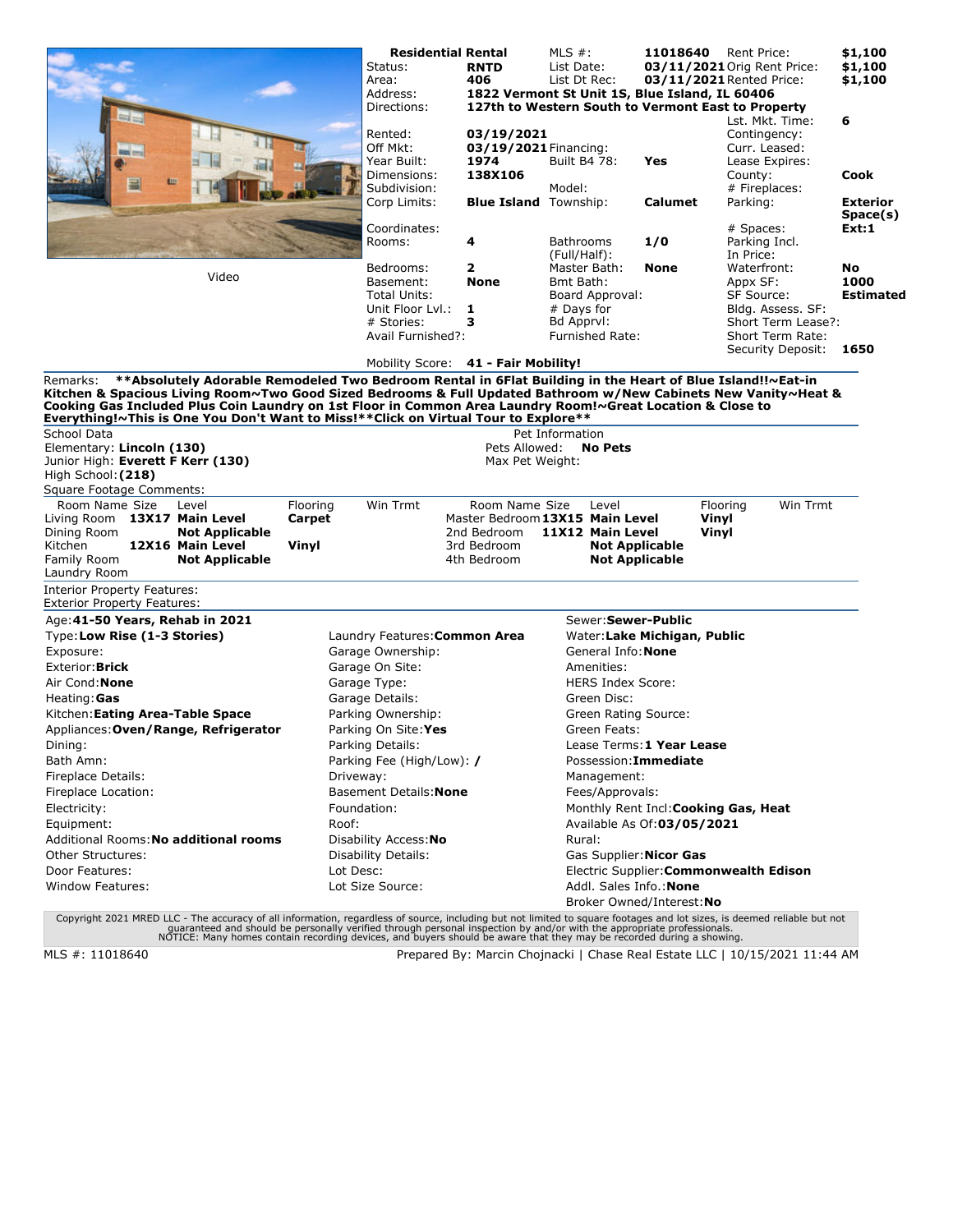|                                                                                                                                                                                                                                                                                                                         |                            | Status:<br>Area:<br>Address:<br>Directions:                              |       | <b>Residential Rental</b><br><b>RNTD</b><br>406<br>13443 Greenwood Ave Unit 1E, Blue Island, IL 60406<br>Western to Desplaines (134th) Right Then Left to 135th to Building<br>(Located behind bakery)                                          | MLS $#$ :<br>List Date:<br>List Dt Rec:                               |                                                                             | 10974856                                                                                                                                                                                    | Rent Price:<br>01/19/2021 Orig Rent Price:<br>01/19/2021 Rented Price: |                                                                                     | \$1,300<br>\$1,300<br>\$1,300  |
|-------------------------------------------------------------------------------------------------------------------------------------------------------------------------------------------------------------------------------------------------------------------------------------------------------------------------|----------------------------|--------------------------------------------------------------------------|-------|-------------------------------------------------------------------------------------------------------------------------------------------------------------------------------------------------------------------------------------------------|-----------------------------------------------------------------------|-----------------------------------------------------------------------------|---------------------------------------------------------------------------------------------------------------------------------------------------------------------------------------------|------------------------------------------------------------------------|-------------------------------------------------------------------------------------|--------------------------------|
|                                                                                                                                                                                                                                                                                                                         |                            | Rented:<br>Off Mkt:<br>Year Built:<br>Dimensions:<br>Subdivision:        |       | 04/01/2021<br>03/08/2021 Financing:<br>1902<br>30X135                                                                                                                                                                                           | Built B4 78:<br>Model:                                                |                                                                             | Yes                                                                                                                                                                                         | County:                                                                | Lst. Mkt. Time:<br>Contingency:<br>Curr. Leased:<br>Lease Expires:<br># Fireplaces: | 49<br>No<br><b>Cook</b>        |
|                                                                                                                                                                                                                                                                                                                         |                            | Corp Limits:<br>Coordinates:<br>Rooms:                                   |       | <b>Blue Island</b> Township:<br>4                                                                                                                                                                                                               | Bathrooms                                                             |                                                                             | Worth<br>1/0                                                                                                                                                                                | Parking:<br># Spaces:<br>Parking Incl.                                 |                                                                                     | <b>None</b><br>0               |
|                                                                                                                                                                                                                                                                                                                         |                            | Bedrooms:<br>Basement:<br>Total Units:<br>Unit Floor Lyl.:<br># Stories: |       | 2<br><b>Full</b><br>1<br>2                                                                                                                                                                                                                      | (Full/Half):<br>Master Bath:<br>Bmt Bath:<br># Days for<br>Bd Apprvl: | Board Approval:                                                             | None<br>No                                                                                                                                                                                  | In Price:<br>Waterfront:<br>Appx SF:<br>SF Source:                     | Bldg. Assess. SF:<br>Short Term Lease?:                                             | No<br>1200<br><b>Estimated</b> |
|                                                                                                                                                                                                                                                                                                                         |                            | Avail Furnished?: No                                                     |       | Mobility Score: 38 - Minimal Mobility.                                                                                                                                                                                                          |                                                                       | <b>Furnished Rate:</b>                                                      |                                                                                                                                                                                             |                                                                        | Short Term Rate:<br>Security Deposit:                                               | 1950                           |
| **Absolutely Gorgeous Blue Island Rental Available Now!~Two Bedrooms One Bath~Beautiful Eat-in Kitchen &<br>Remarks:<br>Spacious Living Room~Central Air, Laundry in Building, Plus Storage!~Everything New!~This is One You Don't Want to<br>Miss!!**                                                                  |                            |                                                                          |       |                                                                                                                                                                                                                                                 |                                                                       |                                                                             |                                                                                                                                                                                             |                                                                        |                                                                                     |                                |
| School Data<br>Elementary: (130)<br>Junior High: (130)<br>High School: (218)<br>Square Footage Comments:                                                                                                                                                                                                                |                            | Pets Allowed:<br>Max Pet Weight: 10                                      |       | Deposit Required, Dogs OK, Pet Count Limitation                                                                                                                                                                                                 | Pet Information                                                       |                                                                             |                                                                                                                                                                                             |                                                                        |                                                                                     |                                |
| Room Name Size<br>Level<br>Living Room 14X13 Main Level<br>Dining Room<br><b>Not Applicable</b><br>Kitchen<br>14X13 Main Level<br>Family Room<br><b>Not Applicable</b><br>Laundry Room                                                                                                                                  | Flooring<br>Vinyl<br>Vinyl | Win Trmt                                                                 |       | Room Name Size<br>Master Bedroom 16X11 Main Level<br>2nd Bedroom<br>3rd Bedroom<br>4th Bedroom                                                                                                                                                  |                                                                       | Level<br>11X11 Main Level<br><b>Not Applicable</b><br><b>Not Applicable</b> |                                                                                                                                                                                             | Flooring<br>Vinyl<br>Vinyl                                             | Win Trmt                                                                            |                                |
| <b>Interior Property Features:</b><br>Exterior Property Features:                                                                                                                                                                                                                                                       |                            |                                                                          |       |                                                                                                                                                                                                                                                 |                                                                       |                                                                             |                                                                                                                                                                                             |                                                                        |                                                                                     |                                |
| Age: 100+ Years, Rehab in 2020<br>Type: Condo                                                                                                                                                                                                                                                                           |                            |                                                                          |       | Laundry Features:                                                                                                                                                                                                                               |                                                                       |                                                                             | Sewer: Sewer-Public<br>Water: <b>Public</b>                                                                                                                                                 |                                                                        |                                                                                     |                                |
| Exposure:<br>Exterior: <b>Brick</b><br>Air Cond: Central Air<br>Heating: Gas<br>Kitchen: Eating Area-Table Space, Updated Kitchen<br>Appliances: Oven/Range, Refrigerator, All Stainless Steel<br>Kitchen Appliances<br>Dining:<br>Bath Amn:<br>Fireplace Details:<br>Fireplace Location:<br>Electricity:<br>Equipment: |                            |                                                                          | Roof: | Garage Ownership:<br>Garage On Site:<br>Garage Type:<br>Garage Details:<br>Parking Ownership:<br>Parking On Site:<br>Parking Details:<br>Parking Fee (High/Low): /<br>Driveway:<br><b>Basement Details:</b><br><b>Unfinished</b><br>Foundation: |                                                                       | Train                                                                       | Amenities: Storage<br><b>HERS Index Score:</b><br>Green Disc:<br>Green Rating Source:<br>Green Feats:<br>Possession: Immediate<br>Management:<br>Fees/Approvals:<br>Monthly Rent Incl: None | Lease Terms: 1 Year Lease<br>Available As Of:01/19/2021                | General Info: Commuter Bus, Commuter                                                |                                |
| Additional Rooms: No additional rooms<br><b>Other Structures:</b><br>Door Features:<br>Window Features:                                                                                                                                                                                                                 |                            |                                                                          |       | Disability Access: No<br><b>Disability Details:</b><br>Lot Desc:<br>Lot Size Source:                                                                                                                                                            |                                                                       | Rural:                                                                      | Gas Supplier: Nicor Gas<br>Addl. Sales Info.:                                                                                                                                               | Broker Owned/Interest: No                                              | Electric Supplier: Commonwealth Edison                                              |                                |

Copyright 2021 MRED LLC - The accuracy of all information, regardless of source, including but not limited to square footages and lot sizes, is deemed reliable but not<br>guaranteed and should be personally verified through p

MLS #: 10974856 Prepared By: Marcin Chojnacki | Chase Real Estate LLC | 10/15/2021 11:44 AM